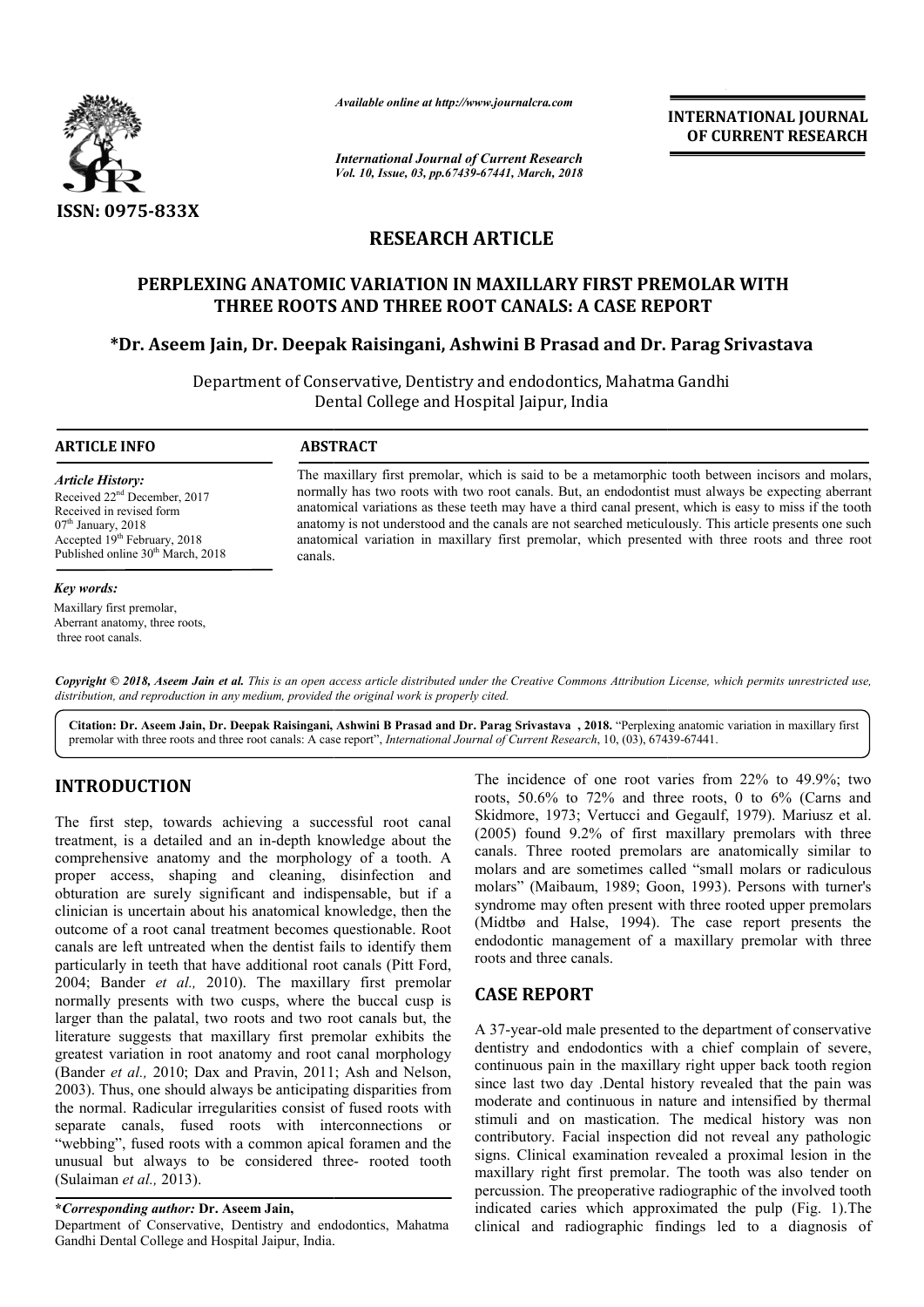symptomatic irreversible puplitis, for which a nonsurgical endodontic therapy was planned. The tooth was anaesthetized by using 2% lidocaine with 1:200,000 adrenaline. An access cavity was established under rubber dam isolation (Fig 2). #2 and #4 round burs were used in the beginning followed by endoaccess bur (DentsplyMaillefer, Switzerland). Initial outline form was oval and two orifices, buccal and palatal were located following the dentinal map, bleeding points and a DG16 explorer (Hu-friedy, Chicago IL). On exploration of the pulp chamber, aberrant anatomy was found so to confirm the aberrancy a CBCT was advised  $(Fig 3, 4)$ . The images confirmed the presence of a second buccal canal.



**Fig. 1. Pre-Operative Iopar**



**Fig. 2. Rubber Dam Isolation & Access Opening**



**Fig. 3. Cbct Image 1**

Troughing was performed with the help of an ultrasonic tip Troughing was performed with the help of an ultrasonic tip (Endosonic, Woodpecker Mectron handpick) after which a second canal orifice was also discovered bucally. The canals were explored by using a no. 10 K stainless steel file. The working lengths were determined with apex locater (Propex II, DentsplyMaillefer, Switzerland) and confirmed radiographically.The working length radiograph shows the presence of 3 distinct roots and their 3 respective canals, the mesiobuccal, the distobuccal and the palatal (Fig 5). working lengths were determined with apex locater (Propex II,<br>DentsplyMaillefer, Switzerland) and confirmed<br>radiographically. The working length radiograph shows the<br>presence of 3 distinct roots and their 3 respective cana



**Fig. 4. Cbct Image 2:Confirmation Of 3 Roots & 3 Canals**



**Fig. 5. Working Length Iopar**



**Fig 6. Master Cone Iopar**

Chemo mechanical preparation was performed by using the  $2\%$ taper k –files till no 20 (Maillefer, Dentsply, Ballaigues, Switzerland), then final prepration was made with 20 -4% in Mesio-buccal and Disto-buccal canals and 25-4% in palatal canal (HERO shaper) under irrigation with 5.25% sodium hypochlorite and 15% EDTA (Glyde, Maillefer, Dentsply, Ballaigues, Switzerland) with intermittent irrigation with saline in all the 3 canals.